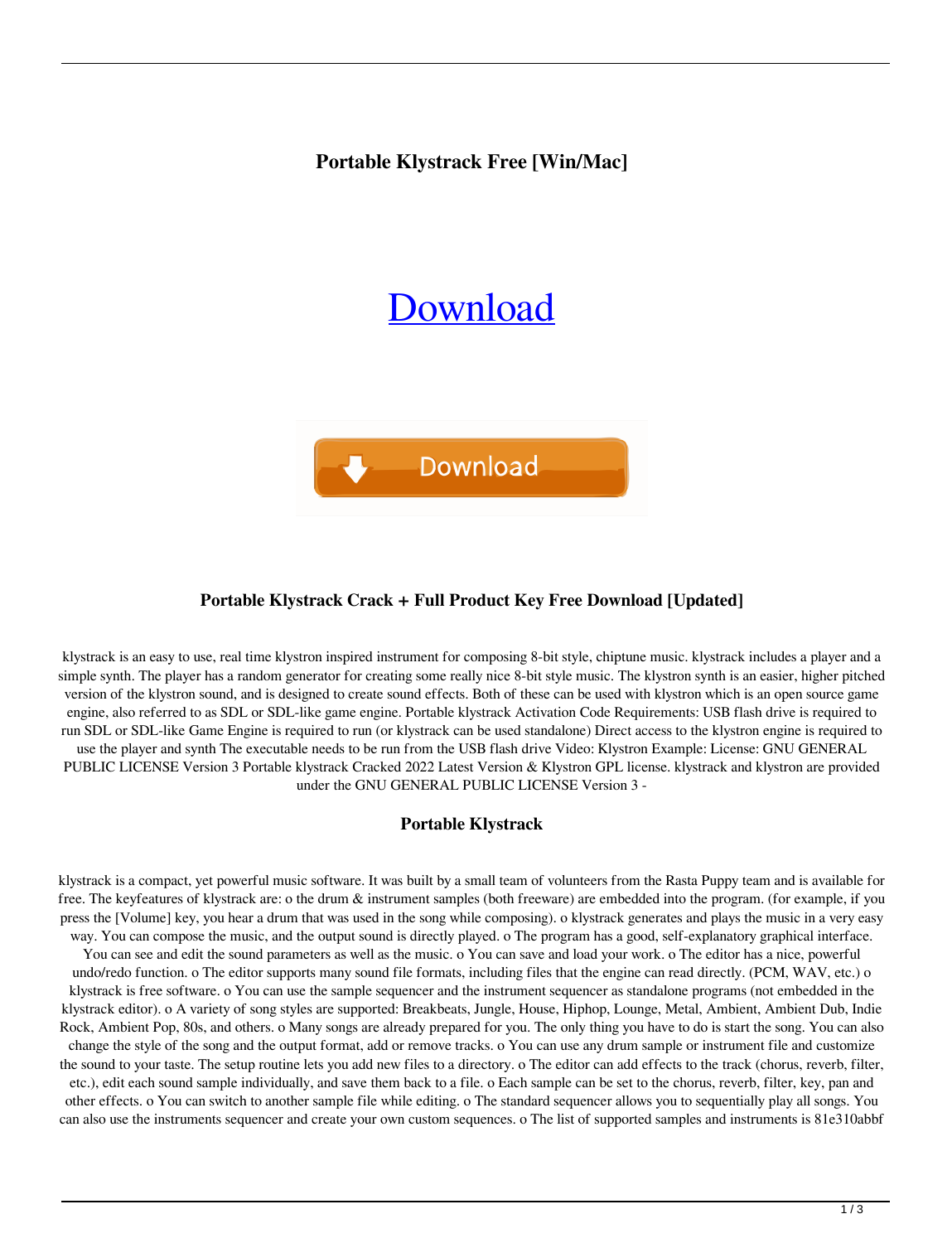#### **Portable Klystrack With Product Key**

klystrack is a chiptune composer and player based on the SDL game engine. It runs from a USB flash drive or any other portable device. It allows the user to write short chiptunes using different sounds. Each sound in the game engine has a "resample" callback function that is called to get the wave output and change the pitch. This allows the user to add many sound effects to the game. The user can use the chiptunes to create full length levels in the game. These levels can be saved and loaded from the flash drive using the sd2nd file format. Features: The user can create and play 8-bit style music They can choose between the full 6 voice chip sound engine or a 3 voice engine that gets a better sound quality at the cost of not being able to use all of the voices. They can save and load levels to the flash drive using the sd2nd format. They can add sounds to the game using the synth routine. The player can be used to play sound effects. User interface: In the main window of klystrack the user can add sounds by choosing an instrument and then clicking on the "add sound" button. Each sound is represented by a colored rectangle. In the sound editor they can change the voices and pitch of each of the 6 voices. When playing they can use the "drag and drop" interface to switch between the 6 voices. Saves and restores the settings between sessions using a simple text format. In the sound editor they can add MIDI inputs and outputs. The player can have 6 channels, which are the same as the voices in the sound engine. The player allows the user to play a sequence of notes or a single note with different samples. The user can save and load the settings using the sd2nd format. The sequencer can play random or ordered MIDI notes. The player can display the timing of the notes in realtime. The player can display the pitch in realtime. The menu interface has a familiar klystron like interface. The user can cycle between the 6 voices. There is a screen that shows the level editor or the sound editor. The level editor allows the user to add up to 4 layers for each voice. The level

#### **What's New In?**

klystrack is designed to be used with the SDL game engine that is also included. The code also contains routines for providing a "link-up" with external MIDI instruments. The audio side of klystron consists of a set of routines that handle the output of the synthesizer through the SDL sound library. The synthesizer provides various oscillator modes and modulation controls. It also supports wave editing in combination with two oscillators. The player implements a granular sequencer that allows you to play back the synthesizer's output in any sequence you want, by providing a velocity and sample buffer. Synth parameters: Note 1: note 1 Note 2: note 2 Oscillator 1: wavetable 1 Oscillator 2: wavetable 2 Modulation: Modulation A: Modulation B: WET: Wavetable Editor Wave Editing: wave edit 1 wave edit 2 Sequencer: looping sequencer (load) sequencer (save) Sound track: The code: The file klystrack.c contains the following files: Synth, Player and Menu code is required to use the sound library. It should be included in the source code when you use klystrack. contains the API for the sound library: #define SND\_RESOURCE\_VERSION 0x010000 #include typedef struct { Uint32 is\_playing; Uint32 velocity; Uint16 sample; } AudioData; /\* This function is called when the audio subsystem is ready to handle events. \*/ int snd\_audio\_std\_init(void) { return 0; } /\* These functions are called by the player when the sound track changes. \*/ int snd\_audio\_std\_change(void) { return 0; } int snd\_audio\_std\_play(void) { return 0; } int snd\_audio\_std\_stop(void) { return 0; } int snd\_audio\_std\_stop\_all(void) { return 0; } int snd\_audio\_std\_get\_volume(int \*volume) { \*volume = 0; return 0;  $\frac{1}{7}$  /\* This function sets the volume of the sound track. \*/ int snd